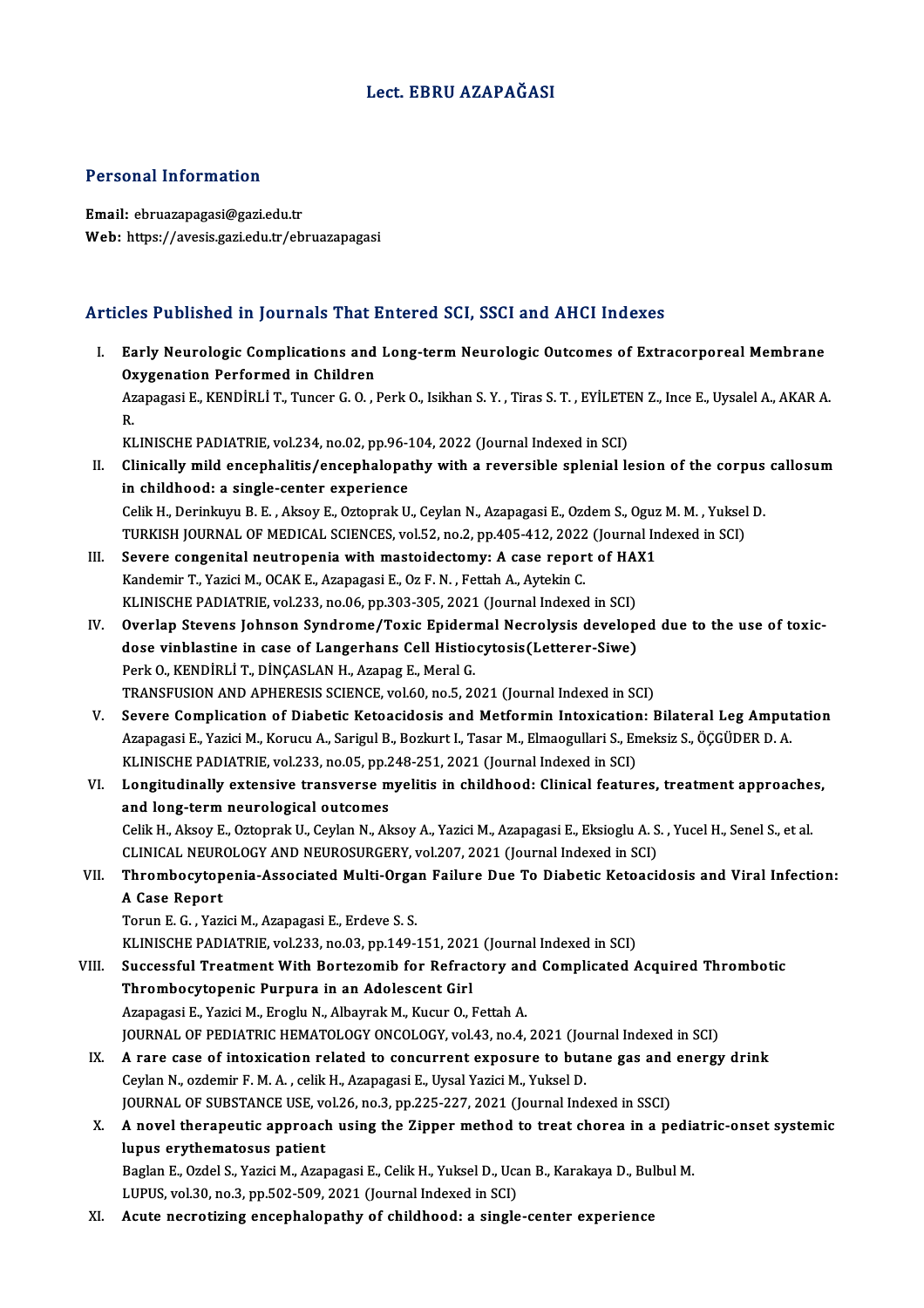Aksoy E., Oztoprak U., Celik H., Ozdemir F. M. A. , Ozkan M., Kayalioglu H., Danis A., Kucur O., KESİCİ S., Yazici M., et al.<br>TURKISH JOURNAL OF MEDICAL SCIENCES XRLE1, R9 3, RR 706 715, 2021 (Journal Indoved in SCI). Aksoy E., Oztoprak U., Celik H., Ozdemir F. M. A. , Ozkan M., Kayalioglu H., Danis A., Kucur O., KESİCİ S.<br>TURKISH JOURNAL OF MEDICAL SCIENCES, vol.51, no.2, pp.706-715, 2021 (Journal Indexed in SCI)<br>A rane uree svele dise Aksoy E., Oztoprak U., Celik H., Ozdemir F. M. A., Ozkan M., Kayalioglu H., Danis A., Kucur O., K<br>TURKISH JOURNAL OF MEDICAL SCIENCES, vol.51, no.2, pp.706-715, 2021 (Journal Indexed<br>XII. A rare urea cycle disorder in a ne

TURKISH JOURNAL OF MEDICAL SCIENCES, vol.51, no.2, pp.706-715, 2021 (Journal Indexed in SCI)<br>A rare urea cycle disorder in a neonate: N-acetylglutamate synthetase deficiency<br>Olgac A., Kasapkara C. S. , Kilic M., Derinkuyu **A rare un<br>Olgac A., K<br>Haberle J.<br>ARCHIVOS** Olgac A., Kasapkara C. S. , Kilic M., Derinkuyu B. E. , Azapagasi E., Kesici S., BİBEROĞLU<br>Haberle J.<br>ARCHIVOS ARGENTINOS DE PEDIATRIA, vol.118, no.6, 2020 (Journal Indexed in SCI)<br>An intronis variant inPPAT1 graates a syu

Haberle J.<br>ARCHIVOS ARGENTINOS DE PEDIATRIA, vol.118, no.6, 2020 (Journal Indexed in SCI)<br>XIII. An intronic variant inBRAT1creates a cryptic splice site, causing epileptic encephalopathy without<br>prominent rigidity ARCHIVOS ARGENTIN<br>An intronic variant<br>prominent rigidity<br>Colak E K - Cularay N An intronic variant inBRAT1creates a cryptic splice site, ca<br>prominent rigidity<br>Colak F. K. , Guleray N., Azapagasi E., Yazici M., Aksoy E., CEYLAN N.<br>ACTA NEUPOLOGICA PELGICA vol.130, no.6, np.1425, 1422, 2020.

prominent rigidity<br>Colak F. K. , Guleray N., Azapagasi E., Yazici M., Aksoy E., CEYLAN N.<br>ACTA NEUROLOGICA BELGICA, vol.120, no.6, pp.1425-1432, 2020 (Journal Indexed in SCI)<br>A sase of fulminant proumosossus moningoonsopha

- Colak F. K., Guleray N., Azapagasi E., Yazici M., Aksoy E., CEYLAN N.<br>ACTA NEUROLOGICA BELGICA, vol.120, no.6, pp.1425-1432, 2020 (Journal Indexed in SCI)<br>XIV. A case of fulminant pneumococcus meningoencephalitis progressi ACTA NEUROLOGICA BELGICA, vol.120, no.6, pp.1425-1432, 20.<br>A case of fulminant pneumococcus meningoencephalitis<br>despite two doses of conjugated pneumococcus vaccine<br>Aranagasi E. KENDIBLLT, Tungar C.O., Organ S. ÖZDEMİR H. A case of fulminant pneumococcus meningoencephalitis progressing<br>despite two doses of conjugated pneumococcus vaccine<br>Azapagasi E., KENDİRLİ T., Tuncer G. O. , Ozcan S., ÖZDEMİR H., Fitoz S., Ince E.<br>TURKISH JOURNAL OF RED despite two doses of conjugated pneumococcus vaccine<br>Azapagasi E., KENDİRLİ T., Tuncer G. O. , Ozcan S., ÖZDEMİR H., Fitoz S., Ince E.<br>TURKISH JOURNAL OF PEDIATRICS, vol.62, no.6, pp.1058-1063, 2020 (Journal Indexed in SCI Azapagasi E., KENDİRLİ T., Tuncer G. O. , Ozcan S., ÖZDEMİR H., Fitoz S., Ince E.<br>TURKISH JOURNAL OF PEDIATRICS, vol.62, no.6, pp.1058-1063, 2020 (Journal Indexed in SCI)<br>XV. An Extremely Rare Cause of Prolonged Menstr
- TURKISH JO<br>An Extrem<br>Syndrome<br>Ordel S. Bas An Extremely Rare Cause of Prolonged Menstruation: Lupu<br>Syndrome<br>Ozdel S., Baglan E., Azapagasi E., Eroglu F. K. , Cakici E. K. , Bulbul M.<br>JOUPMAL OF OPSTETPICS AND CYMAECOLOCY vol.40 no.6 np.997 S**yndrome**<br>Ozdel S., Baglan E., Azapagasi E., Eroglu F. K. , Cakici E. K. , Bulbul M.<br>JOURNAL OF OBSTETRICS AND GYNAECOLOGY, vol.40, no.6, pp.887-888, 2020 (Journal Indexed in SCI)

Ozdel S., Baglan E., Azapagasi E., Eroglu F. K., Cakici E. K., Bulbul M.<br>JOURNAL OF OBSTETRICS AND GYNAECOLOGY, vol.40, no.6, pp.887-888, 2020 (Jour<br>XVI. Severe Mycoplasma Encephalitis in a Child: The Corticosteroid Treatm JOURNAL OF OBSTETRICS AND GYNAECOLOGY, vol.40, no.6, pp.887-888, 20<br>Severe Mycoplasma Encephalitis in a Child: The Corticosteroid Tre<br>Akkus A., Torun E. G. , Yazici M., Azapagasi E., Sahap S. K. , Danis A., Aksoy A.<br>KLINIS Severe Mycoplasma Encephalitis in a Child: The Corticosteroid Treatmen<br>Akkus A., Torun E. G. , Yazici M., Azapagasi E., Sahap S. K. , Danis A., Aksoy A.<br>KLINISCHE PADIATRIE, vol.232, no.04, pp.219-221, 2020 (Journal Indexe Akkus A., Torun E. G. , Yazici M., Azapagasi E., Sahap S. K. , Danis A., Aksoy A.<br>KLINISCHE PADIATRIE, vol.232, no.04, pp.219-221, 2020 (Journal Indexed in SCI)<br>XVII. Pediatricians' Attitude in Management of Acute Bronchio

- GultekingilA.,Gocer E.,AnilM.,AginH.,AnilA.B. , IsguderR.,KurtF., Incekoy-GirginF.,ERKEKN.,DurakF.,etal. Pediatricians' Attitude in Management of Acute Bronchiolitis: Did Guidelines Overcome Practices?<br>Gultekingil A., Gocer E., Anil M., Agin H., Anil A. B. , Isguder R., Kurt F., Incekoy-Girgin F., ERKEK N., Durak F., et al.<br>P Gultekingil A., Gocer E., Anil M., Agin H., Anil A. B., Isguder R., Kurt F., Incekoy-Girgin F., ERKEK N., Dural<br>PEDIATRIC ALLERGY IMMUNOLOGY AND PULMONOLOGY, vol.33, no.2, pp.57-62, 2020 (Journal Indexe<br>XVIII. Evaluation o
- PEDIATRIC ALLERGY IMMUNOLOGY AND PULMONOLOGY, vol.33, no.2, pp.57-62, 2020 (Journ<br>Evaluation of Thiol/Disulfide Homeostasis in Pediatric Patients with Diabetic Keto:<br>Yazici M. U. , Ayar G., Cetinkaya S., Keskin M., Azapaga Evaluation of Thiol/Disulfide Homeostasis in Pediatric Patients with Diabetic Ketoacidosis<br>Yazici M. U. , Ayar G., Cetinkaya S., Keskin M., Azapagasi E., Neselioglu S., EREL Ö., BAYRAKCİ B.<br>COMBINATORIAL CHEMISTRY & HIGH T Yazici M. U., Ayar G., Cetinkaya S., Keskin M., Azapagasi E., Neselioglu S., EREL Ö., BAYRAKCİ B. COMBINATORIAL CHEMISTRY & HIGH THROUGHPUT SCREENING, vol.23, no.3, pp.185-190, 2020 (Journal Index<br>in SCI)<br>XIX. Continuous venovenous hemodiafiltration in the treatment of newborns with an inborn metabolic<br>diseases a singl
- in SCI)<br>Continuous venovenous hemodiafili<br>disease: a single center experience<br>Alduman H. OVIII U.E. EMİNOČULE T. Continuous venovenous hemodiafiltration in the treatment of newborns with an inborn metabolic<br>disease: a single center experience<br>Akduman H., OKULU E., EMİNOĞLU F. T. , KENDİRLİ T., TUNÇ G., Azapagasi E., Perk O., ERDEVE Ö

di<br>Al<br>Tu Akduman H., OKULU E., EMİNOĞLU F. T. , KENDİRLİ T., TUNÇ G., Azapagasi E., Perk O., ERDEVE Ö., .<br>S.<br>TURKISH JOURNAL OF MEDICAL SCIENCES, vol.50, no.1, pp.12-17, 2020 (Journal Indexed in SCI)<br>Para sausa of birb anian san ma

### S.<br>TURKISH JOURNAL OF MEDICAL SCIENCES, vol.50, no.1, pp.12-17, 2020 (Journal Indexed in SCI)<br>XX. Rare cause of high anion gap metabolic acidosis in an infant: Succinyl-CoA:3-ketoacid transferase<br>deficiency TURKISH JOURNAL OF MEDICAL SCIENCES, vol.50, no.1, pp.12-17, 2020 (Journal Indexed in SCI)<br>Rare cause of high anion gap metabolic acidosis in an infant: Succinyl-CoA:3-ketoacid<br>deficiency<br>YILDIZ Y., Azapagasi E. Rare cause of high a<br>deficiency<br>YILDIZ Y., Azapagasi E.<br>JOUPMAL OF BAEDIATI

JOURNAL OF PAEDIATRICS AND CHILD HEALTH, vol.55, no.11, pp.1395-1396, 2019 (Journal Indexed in SCI)

#### YILDIZ Y., Azapagasi E.<br>JOURNAL OF PAEDIATRICS AND CHILD HEALTH, vol.55, no.11, pp.1395-1396, 2019 (Jour<br>XXI. Fatal Refractory Ventricular Fibrillation Due to Ingestion of Hydrofluoric Acid JOURNAL OF PAEDIATRICS AND CHILD HEALTH, vol.55, no.11, pp.1395-1396, 2019 (Journal<br>Fatal Refractory Ventricular Fibrillation Due to Ingestion of Hydrofluoric Acid<br>Ozsoy G., KENDİRLİ T., ATEŞ U., Perk O., Azapagasi E., Ozc Fatal Refractory Ventricular Fibrillation Due to Ingestion of Hydro<br>Ozsoy G., KENDİRLİ T., ATEŞ U., Perk O., Azapagasi E., Ozcan S., BARAN Ç., Gol<br>PEDIATRIC EMERGENCY CARE, vol.35, no.11, 2019 (Journal Indexed in SCI)<br>A ra Ozsoy G., KENDİRLİ T., ATEŞ U., Perk O., Azapagasi E., Ozcan S., BARAN Ç., Goktug A., Dindar H.<br>PEDIATRIC EMERGENCY CARE, vol.35, no.11, 2019 (Journal Indexed in SCI)<br>XXII. A rare cause of laryngeal stenosis<br>Yazici M. PEDIATRIC EMERGENCY CARE, vol.35, no.11, 2019 (Journal Indexed in SCI)

## A rare cause of laryngeal stenosis<br>Yazici M. U. , Azapagasi E., MÜLAZİMOĞLU S.<br>INTENSIVE CARE MEDICINE, vol.45, no.8, pp.1149-1150, 2019 (Journal Indexed in SCI)<br>Polo of Ischemia Medified Albumin Senum Levels as an Ovideti Yazici M. U. , Azapagasi E., MÜLAZİMOĞLU S.<br>INTENSIVE CARE MEDICINE, vol.45, no.8, pp.1149-1150, 2019 (Journal Indexed in SCI)<br>XXIII. Role of Ischemia Modified Albumin Serum Levels as an Oxidative Stress Marker in Chil

## **INTENSIVE CARE MEDIC<br>Role of Ischemia Modi<br>Diabetic Ketoacidosis**<br>Varisi M. Avar C. Savas I Role of Ischemia Modified Albumin Serum Levels as an Oxidative Stress Ma<br>Diabetic Ketoacidosis<br>Yazici M., Ayar G., Savas-Erdeve S., Azapagasi E., NEŞELİOĞLU S., EREL Ö., Cetinkaya S.<br>COMBINATORIAL CHEMISTRY & HICH THROUCHB

Diabetic Ketoacidosis<br>Yazici M., Ayar G., Savas-Erdeve S., Azapagasi E., NEŞELİOĞLU S., EREL Ö., Cetinkaya S.<br>COMBINATORIAL CHEMISTRY & HIGH THROUGHPUT SCREENING, vol.22, no.8, pp.577-581, 2019 (Journal Indexed<br>in SCD Yazici M<br>COMBII<br>in SCI)<br>Compl COMBINATORIAL CHEMISTRY & HIGH THROUGHPUT SCREENING, vol.<br>in SCI)<br>XXIV. Complete paralytic botulism mimicking a deep coma in a child<br>Agapagasi E. KENDIBLLT, Og Tunger C. Albaumak B. TEBER S. Dodo C.

in SCI)<br>Complete paralytic botulism mimicking a deep coma in a child<br>Azapagasi E., KENDİRLİ T., Oz-Tuncer G., Albayrak P., TEBER S., Deda G. TURKISH JOURNAL OF PEDIATRICS, vol.59, no.5, pp.581-585, 2017 (Journal Indexed in SCI)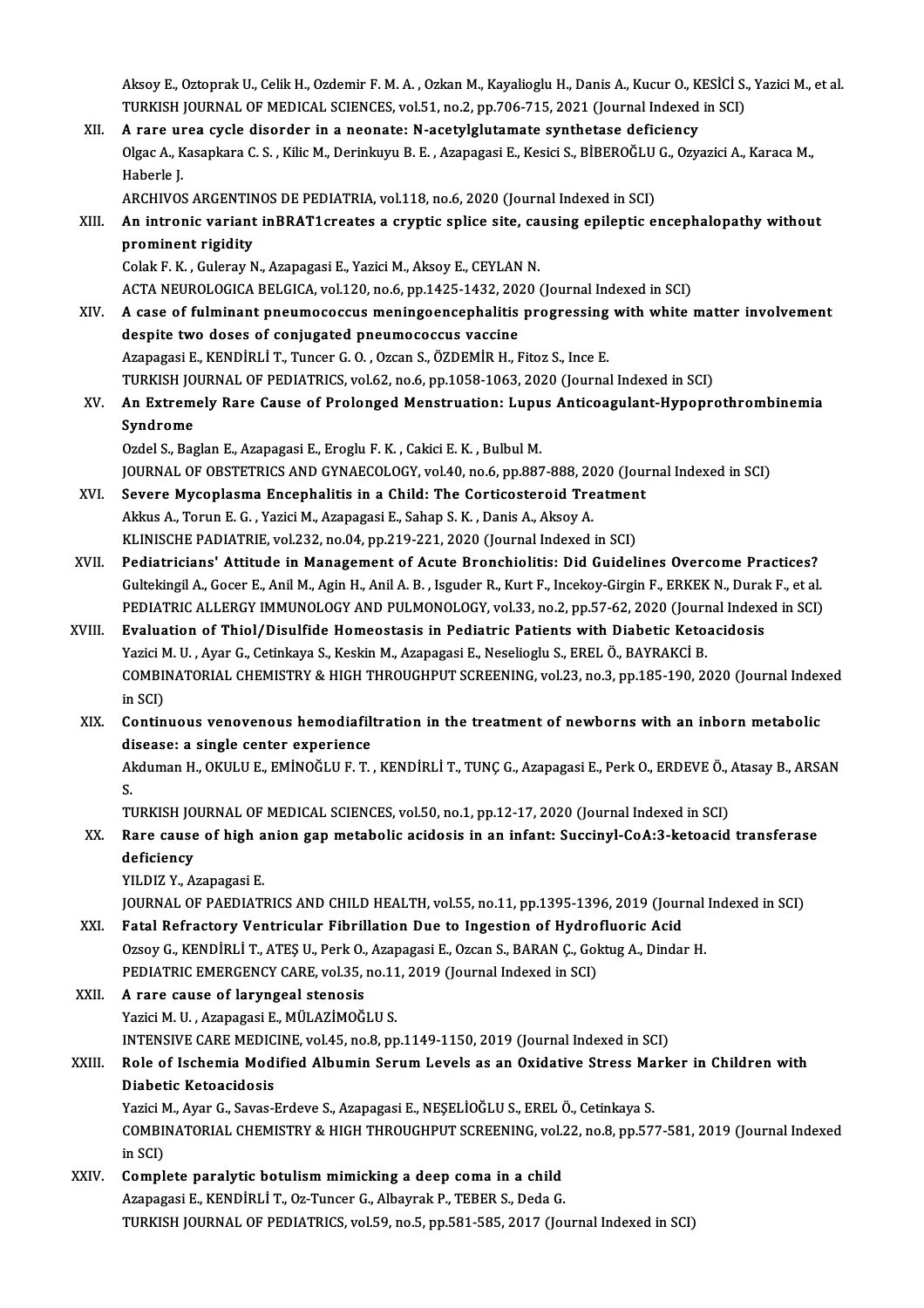- XXV. Acute reversible cardiomyopathy and heart failure in a child with acute adrenal crisis Acute reversible cardiomyopathy and heart failure in a child with acute a<br>Odek C., KENDİRLİ T., Kocaay P., Azapagasi E., UÇAR T., ŞIKLAR Z., BERBEROĞLU M.<br>RAEDIATRICS AND INTERNATIONAL CHU D.HEALTH vol 27, p.e.2, p.p.149,1 Acute reversible cardiomyopathy and heart failure in a child with acute adrenal crisis<br>Odek C., KENDİRLİ T., Kocaay P., Azapagasi E., UÇAR T., ŞIKLAR Z., BERBEROĞLU M.<br>PAEDIATRICS AND INTERNATIONAL CHILD HEALTH, vol.37, no Odek C., KENDİRLİ T., Kocaay P., Azapagasi E., UÇAR T., ŞIKLAR Z., BERBEROĞLU M.<br>PAEDIATRICS AND INTERNATIONAL CHILD HEALTH, vol.37, no.2, pp.148-151, 2017 (Jour:<br>XXVI. Venlafaxine intoxication in an adolescent presenting
- PAEDIATRICS AND INTERNATIONAL CHILD HEALTH,<br>Venlafaxine intoxication in an adolescent prese<br>Eldem İ., Kendirli T., Azapağası E., Özdemir G., Yıldız Ç.<br>Turkich Journal Of Pediatrics no 2016 (58), nn 200-2. XXVI. Venlafaxine intoxication in an adolescent presenting with severe lactic acidosis<br>Eldem İ., Kendirli T., Azapağası E., Özdemir G., Yıldız Ç.<br>Turkish Journal Of Pediatrics, no.2016 (58), pp.200-202, 2016 (Journal Index Eldem İ., Kendirli T., Azapağası E., Özdemir G., Yıldız Ç.<br>Turkish Journal Of Pediatrics, no.2016 (58), pp.200-202, 2016 (Journal Indexed in SCI Expanded)<br>XXVII. Severe theophylline poisoning treated with continuous venove
- Turkish Journal Of Pediatrics, no.2016 (58), pp.200-202, 2016 (Journal Indexed in SCI Expand<br>Severe theophylline poisoning treated with continuous venovenous hemodialysis in<br>Yaman A., KENDİRLİ T., Odek C., Azapagasi E., Er Severe theophylline poisoning treated with continuous venovenous hemodialysis<br>Yaman A., KENDİRLİ T., Odek C., Azapagasi E., Erkol H., Piskin I. E. , Teber-Tiras S., Yalcinkaya<br>TURKISH JOURNAL OF PEDIATRICS, vol.58, no.3, p Yaman A., KENDİRLİ T., Odek C., Azapagasi E., Erkol H., Piskin I. E. , Teber-Tiras S., Yalcinkaya F.<br>TURKISH JOURNAL OF PEDIATRICS, vol.58, no.3, pp.297-300, 2016 (Journal Indexed in SCI)<br>XXVIII. Serum concentrations of ne

TURKISH JOURNAL OF PEDIATRICS, vol.58, no.3, pp.297-<br>Serum concentrations of neuron-specific enolase<br>Azapagasi E., Alehan F., Saygi S., Bayraktar N., Yazici A. C.<br>TURKISH JOURNAL OF REDIATRICS vol.54, no.3, nn.150. TURKISH JOURNAL OF PEDIATRICS, vol.54, no.2, pp.150-155, 2012 (Journal Indexed in SCI)

#### Articles Published in Other Journals

- rticles Published in Other Journals<br>I. Cocuk Yoğun Bakım Ünitesinde Akut Rabdomiyoliz: Etiyoloji, Klinik Özellikler, Tedavi ve Prognoz<br>AZARAČASLE AKKAYA B. ONCUNER S. UYSAL YAZICLM, ÖZTÜRK Z 2009 - ABABACA AR SCHOF JOAFAAB<br>Cocuk Yoğun Bakım Ünitesinde Akut Rabdomiyoliz: Etiyoloji, 1<br>AZAPAĞASI E., AKKAYA B., ONGUNER S., UYSAL YAZICI M., ÖZTÜRK Z.<br>Beğalar Tıp Bültəni vel 7, nə 2, np.116,122,2022 (Other Refereed Çocuk Yoğun Bakım Ünitesinde Akut Rabdomiyoliz: Etiyoloji, Klinik Özellikle<br>AZAPAĞASI E., AKKAYA B., ONGUNER S., UYSAL YAZICI M., ÖZTÜRK Z.<br>Bağcılar Tıp Bülteni, vol.7, no.2, pp.116-123, 2022 (Other Refereed National Journ AZAPAĞASI E., AKKAYA B., ONGUNER S., UYSAL YAZICI M., ÖZTÜRK Z.<br>Bağcılar Tıp Bülteni, vol.7, no.2, pp.116-123, 2022 (Other Refereed National ]<br>II. Giant Right Atrial Myxoma with Fulminant Progression in an Infant<br>AZAPAĞASI
- Bağcılar Tıp Bülteni, vol.7, no.2, pp.116-123, 2022 (Ot<br>Giant Right Atrial Myxoma with Fulminant Prog<br>AZAPAĞASI E., UYSAL YAZICI M., ARI M. E. , TAŞAR M.<br>Journal of Bodiatric Intonsive Gare vol 11. pp.77.91-2 AZAPAĞASI E., UYSAL YAZICI M., ARI M. E. , TAŞAR M.<br>Journal of Pediatric Intensive Care, vol.11, pp.77-81, 2022 (Journal Indexed in ESCI)
- AZAPAĞASI E., UYSAL YAZICI M., ARI M. E. , TAŞAR M.<br>Journal of Pediatric Intensive Care, vol.11, pp.77-81, 2022 (Journal Indexed in ESCI)<br>III. Patients Admitted to the Pediatric Intensive Care Unit with Cadiogenic Shock: E Journal of Pediatric Intensive (<br>Patients Admitted to the Pe<br>and Long- Term Prognosis<br>AZAPAČASI E VESICI S AVVA Patients Admitted to the Pediatric Intensive Care Unit with Cadiogenic Shock: Etiology, T<br>and Long- Term Prognosis<br>AZAPAĞASI E., KESİCİ S., AKKAYA B., YOLDAŞ T., UYSAL YAZICI M., ÖZTÜRK Z., TAŞAR M., ÖRÜN U. A.<br>Türkiye Kli

and Long- Term Prognosis<br>AZAPAĞASI E., KESİCİ S., AKKAYA B., YOLDAŞ T., UYSAL YAZICI M., ÖZTÜRK Z., TAŞAR M., ÖRÜN U. A.<br>Türkiye Klinikleri Tip Bilimleri Dergisi, vol.42, no.2, pp.1-13, 2022 (Other Refereed National Journa

AZAPAĞASI E., KESİCİ S., AKKAYA B., YOLDAŞ T., UYSAL YAZICI M., ÖZTÜRK Z., TAŞAR M., ÖRÜN U. A.<br>Türkiye Klinikleri Tip Bilimleri Dergisi, vol.42, no.2, pp.1-13, 2022 (Other Refereed National Journals)<br>IV. Evaluation of Cli Türkiye Klinikleri Tip<br>Evaluation of Clini<br>Uremic Syndrome<br>CÜNCÖP T. KARAKA Evaluation of Clinical Features and Renal Replacement Therapy in Children with Typical Hemol:<br>Uremic Syndrome<br>GÜNGÖR T., KARAKAYA D., KARGIN ÇAKICI E., YAZILITAŞ F., UYSAL YAZICI M., ÇELİKKAYA E., AZAPAĞASI E.,<br>PÜLPÜL M

<mark>Uremic Sy</mark>ı<br>GÜNGÖR T.,<br>BÜLBÜL M.<br>Turkish Lev GÜNGÖR T., KARAKAYA D., KARGIN ÇAKICI E., YAZILITAŞ F., UYSAL YAZICI M., ÇELİKKAYA E., AZAPAĞAS<br>BÜLBÜL M.<br>Turkish Journal of Pediatric Disease, vol.16, no.2, pp.127-133, 2022 (Other Refereed National Journals)<br>Kafa İsi Bas

Turkish Journal of Pediatric Disease, vol.16, no.2, pp.127-133, 2022 (Other Refereed National Journals)

BÜLBÜL M.<br>Turkish Journal of Pediatric Disease, vol.16, no.2, pp.127-133, 2022 (Other Refereed National Journals)<br>V. Kafa İçi Basınç Artışı Sendromundan Beyin Ölümü ve Organ Donasyonuna Giden Bir Adölesan Olgu<br>Sunumu Sunumu<br>TORUN E. G. , UYSAL YAZICI M., AZAPAĞASI E., ÖZDEMİR F. M. A. , CEYLAN N.<br>Turkish Journal of Pediatric Disease, vol.16, no.1, pp.75-78, 2022 (Other Refereed National Journals)<br>Comparison of pro BICU and por BICU int

TORUNE.G. ,UYSAL YAZICIM.,AZAPAĞASIE.,ÖZDEMİRF.M.A. ,CEYLANN.

TORUN E. G. , UYSAL YAZICI M., AZAPAĞASI E., ÖZDEMİR F. M. A. , CEYLAN N.<br>Turkish Journal of Pediatric Disease, vol.16, no.1, pp.75-78, 2022 (Other Refereed National Journals)<br>VI. Comparison of pre-PICU and per-PICU interv Turkish Journal of Pediatric Disease, vol.16, no.1, pp.75-78, 2022 (Other Refereed National Comparison of pre-PICU and per-PICU interventions, clinical features and ne<br>motor vehicle collision trauma and other mechanisms of Comparison of pre-PICU and per-PICU interventions, clinical features and neurologic outcomes o<br>motor vehicle collision trauma and other mechanisms of trauma in children<br>ÖZCAN S., AKYÜZLÜER GÜNEŞ M. S. , HAVAN M., PERK O., motor vehicle collision trauma and other mechanisms of trauma in children<br>ÖZCAN S., AKYÜZLÜER GÜNEŞ M. S. , HAVAN M., PERK O., AZAPAĞASI E., GÜN E., BOTAN E., ERGÜN E., ATEŞ U.,<br>KAHILOĞULLARI G., et al. ÖZCAN S., AKYÜZLÜER GÜNEŞ M. S. , HAVAN M., PERK O., AZAPAĞASI E., GÜN E., BOTAN E., ERGÜN E., ATEŞ U.,<br>KAHILOĞULLARI G., et al.<br>Ulusal Travma Ve Acil Cerrahi Dergisi-Turkish Journal Of Trauma & Emergency Surgery, vol.28,

KAHILOĞULLARI G., et al.<br>Ulusal Travma Ve Acil Cerrahi Dergisi-Turkish J<br>2022 (Refereed Journals of Other Institutions)<br>Detrimental Besults of COVID 19 Fear to t Ulusal Travma Ve Acil Cerrahi Dergisi-Turkish Journal Of Tra<br>2022 (Refereed Journals of Other Institutions)<br>VII. Detrimental Results of COVID-19 Fear to Child Health<br>TOPUN E UVSAL VAZICLM

2022 (Refereed Journals of<br>Detrimental Results of C<br>TORUN E., UYSAL YAZICI M.<br>Journal of podiatris intensive TORUN E., UYSAL YAZICI M.<br>Journal of pediatric intensive care, vol.10, no.3, pp.197-201, 2021 (Refereed Journals of Other Institutions) TORUN E., UYSAL YAZICI M.<br>Journal of pediatric intensive care, vol.10, no.3, pp.197-201, 2021 (Refereed Journals of Other Institutions)<br>VIII. A Case of Pulmonary Artery Sling Anomaly with Tracheal Stenosis and Management o

Journal<br><mark>A Case</mark><br>Airway<br>TOPUN I A Case of Pulmonary Artery Sling Anomaly with Tracheal Stenosis and<br>Airway<br>TORUN E. G. , UYSAL YAZICI M., AZAPAĞASI E., ÖRÜN U. A. , ÇINAR H. G. , KOÇ M.<br>Journal of Bodistria Intensive Care val 10 ne 2 nn 225 220 2021 (Bef

Airway<br>TORUN E. G. , UYSAL YAZICI M., AZAPAĞASI E., ÖRÜN U. A. , ÇINAR H. G. , KOÇ M.<br>Journal of Pediatric Intensive Care, vol.10, no.3, pp.235-239, 2021 (Refereed Journals of Other Institutions)<br>Eanobarhital Zohirlanme Ol TORUN E. G. , UYSAL YAZICI M., AZAPAĞASI E., ÖRÜN U. A. , ÇINAR H. G. , KOÇ M.<br>Journal of Pediatric Intensive Care, vol.10, no.3, pp.235-239, 2021 (Refereed Journals of Other Instit<br>IX. Fenobarbital Zehirlenme Olgusu: Önle Journal of Pediatric Intensive Care, vol.10, no.3, pp.235-239, 2021 (Refereed Journals of Other Instit<br>Fenobarbital Zehirlenme Olgusu: Önlenebilir Miydi?<br>TOMAR GÜNEYSU S., DERİNÖZ GÜLERYÜZ O., AZAPAĞASI E., UYSAL YAZICI M.

ÇOCUK ACİL TIP VE YOĞUN BAKIM DERGİSİ, 2021 (Other Refereed National Journals)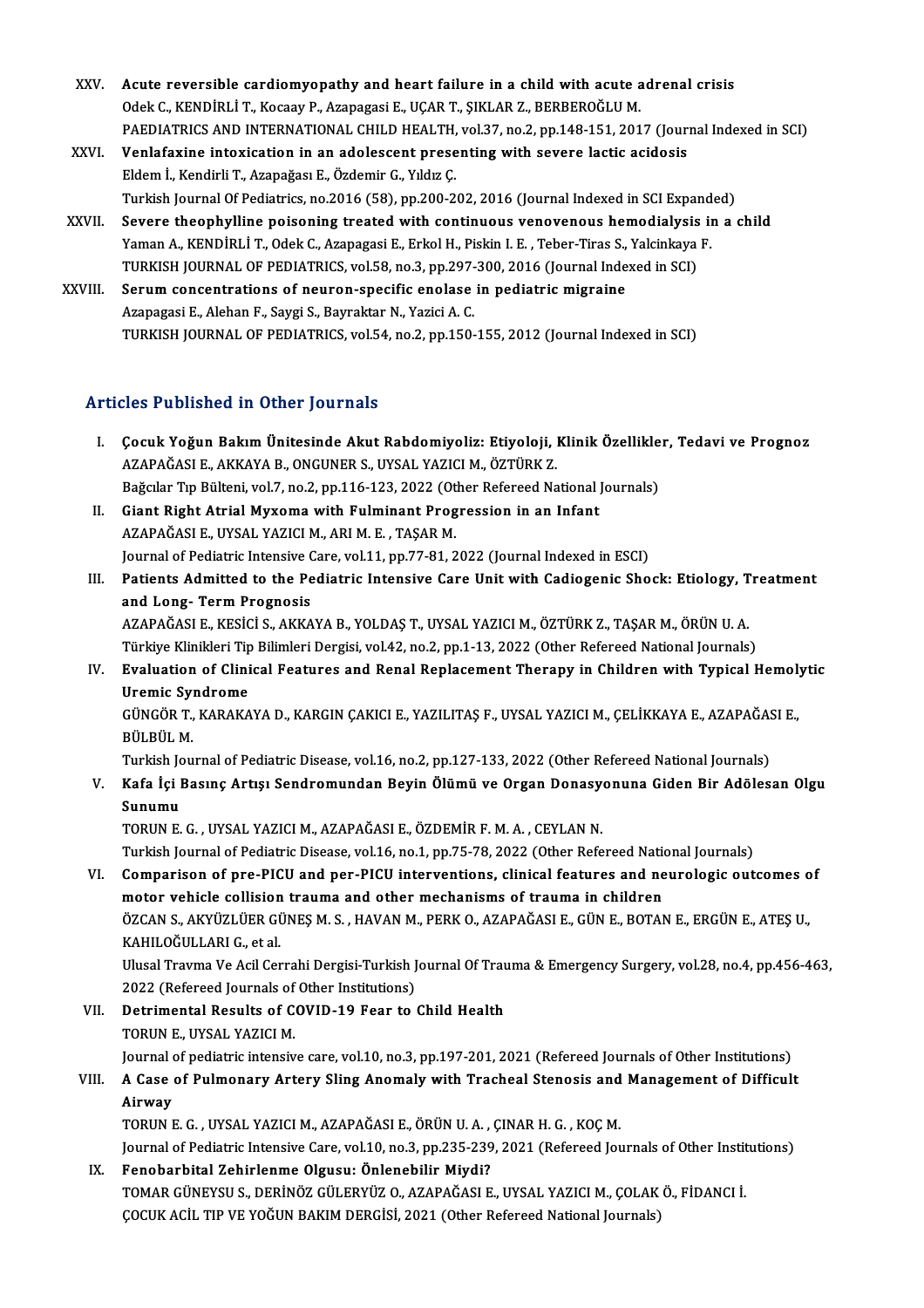| X.    | Pseudomonas Aeruginosa Sepsis in a Previously Healthy Infant with Subcutaneous Nodules and                      |
|-------|-----------------------------------------------------------------------------------------------------------------|
|       | <b>Mastoid Bone Destruction</b>                                                                                 |
|       | AZAPAĞASI E., ÖZ F. N., UYSAL YAZICI M., CEYLAN N. D., OCAK E., TAŞCI YILDIZ Y., Aytekin C.                     |
|       | Journal of Pediatric Intensive Care, vol.10, 2021 (Refereed Journals of Other Institutions)                     |
| XI.   | A Rare Cause of Pulmonary Embolism in Children: Use of Risperidone                                              |
|       | AZAPAĞASI E., KENDİRLİ T., Koç Yekedüz M., ÇOBANOĞLU F. N.                                                      |
|       | Turkish Journal of Pediatric Emergency and Intensive Care Medicine, vol.7, no.3, pp.132-135, 2020 (Other        |
|       | Refereed National Journals)                                                                                     |
| XII.  | Sublingual Atropine Sulfate Use for Sialorrhea in Pediatric Patients                                            |
|       | AZAPAĞASI E., KENDİRLİ T., PERK O., KUTLUK M. G., ÖZ TUNÇER G., TEBER S., ÇOBANOĞLU F. N.                       |
|       | Journal of pediatric intensive care, vol.9, no.3, pp.196-200, 2020 (Journal Indexed in ESCI)                    |
| XIII. | Çocuk Yoğun Bakım Ünitesinde Kandidemi ve Risk Faktörleri                                                       |
|       | UYSAL YAZICI M., AZAPAĞASI E., ÖZEL E., DONBALOĞLU F., KESİCİ S., ÖZ F. N.                                      |
|       | OSMANGAZİ JOURNAL OF MEDICINE, vol.42, no.3, pp.264-268, 2020 (Other Refereed National Journals)                |
| XIV.  | Çocuk Kardiyojenik Şok Yönetimine Bir Olgu Üzerinden Yaklaşım                                                   |
|       | Ceylan D., Özçelik E., Azapagasi E., UYSAL YAZICI M., Yoldaş T.                                                 |
|       | Turkish Journal of Pediatric Emergency and Intensive Care Medicine, vol.6, no.3, pp.172-174, 2019 (Other        |
|       | Refereed National Journals)                                                                                     |
| XV.   | Çocuk yoğun bakım ünitesinde akut hipoksi nedeniyle yatan hastaların yakın dönem nörolojik takibi               |
|       | UYSAL YAZICI M., Özdemir F. M., Öztoprak Ü., Azapagasi E., Ekşioğlu A. S., AKSOY A., YÜKSEL D.                  |
|       | Turkish Journal Of Pediatrics, vol.10, no.3, pp.364-368, 2019 (Other Refereed National Journals)                |
| XVI.  | 2018 Yılında Çocuk Yoğun Bakım Yatışı Gerektiren ve Viral Pnömoniye Bağlı Spontan Pnömotoraks                   |
|       | Gelişen Olguların Değerlendirilmesi                                                                             |
|       | Ceylan D., Azapagasi E., UYSAL YAZICI M., ÖZGÜNER İ. F.                                                         |
|       | Journal of Pediatric Infection, vol.13, no.3, pp.150-154, 2019 (Other Refereed National Journals)               |
| XVII. | İmmün Kompetan İnfantta Pseudomonas Sepsisinin Nadir Bir Belirtisi: Subkütan Nodüller                           |
|       | UYSAL YAZICI M., Azapagasi E., Öz F. N.                                                                         |
|       | Journal of Pediatric Infection, vol.12, no.4, pp.174-175, 2018 (Other Refereed National Journals)               |
| XVIII | Uncontrolled inflammation of the nervous system                                                                 |
|       | YÜKSEL D., KARLI OĞUZ H. K., AZAPAĞASI E., KESİCİ S., ÇAVDARLI B., KONUŞKAN B., TOPALOĞLU H. A.                 |
|       | Neurology: Clinical Practice, vol.8, no.5, pp.18-20, 2018 (Journal Indexed in ESCI)                             |
| XIX.  | Staphylococcal Scalded Skin Syndrome A Case Report                                                              |
|       | EMEKSİZ S., KENDİRLİ T., PERK O., AZAPAĞASI E., ASARCIKLI F., ERAT T., ÇİFTCİ E., YAVUZ L. G.                   |
|       | Turkish Journal of Pediatric Emergency and Intensive Care Medicine, vol.3, no.1, pp.32-35, 2016 (Other Refereed |
|       | National Journals)                                                                                              |
|       |                                                                                                                 |

#### Books&Book Chapters

OOks & Book Chapters<br>I. Sedasyon - Analjezi ve Kas Paralizisi<br>AZARAČASLE JIVSAL VAZICI M 19 & Doort Ghapters<br>Sedasyon - Analjezi ve Kas P<br>AZAPAĞASI E., UYSAL YAZICI M. Sedasyon - Analjezi ve Kas Paralizisi<br>AZAPAĞASI E., UYSAL YAZICI M.<br>in: Dr. Sami Ulus Pediatri, Zülfikar Akelma, Editor, Nobel Tıp Kitabevi, Ankara, pp.834-838, 2021<br>Pediatrik Akut Pespiratuar Distres Sendremunda Vüksek Er AZAPAĞASI E., UYSAL YAZICI M.<br>in: Dr. Sami Ulus Pediatri, Zülfikar Akelma, Editor, Nobel Tıp Kitabevi, Ankara, pp.834-838, 2021<br>II. Pediatrik Akut Respiratuar Distres Sendromunda Yüksek Frekanslı Ossilatuar Ventilasyon

in: Dr. Sami U<br><mark>Pediatrik Al</mark><br>Uygulaması<br>AZARAČASI I Pediatrik Akı<br>Uygulaması<br>AZAPAĞASI E.<br>in: PEDİATPİK Uygulaması<br>AZAPAĞASI E.<br>in: PEDİATRİK MEKANİK VENTİLASYON, Demet Demirkol, R. Dinçer Yıldızbaş, Editor, NOBEL TIP KİTABEVLERİ,<br>Ankara, np.684,693,2021

AZAPAĞASI E.<br>in: PEDİATRİK MEKANİK V<br>Ankara, pp.684-692, 2021<br>Nen-İnvesiy Solunum D. Ankara, pp.684-692, 2021<br>III. Non-İnvaziv Solunum Desteği

AZAPAĞASIE.,UYSAL YAZICIM. in: Dr Sami Ulus Pediatri, ZÜLFİKAR AKELMA, Editor, NOBEL TIP KİTABEVLERİ, Ankara, pp.834-838, 2021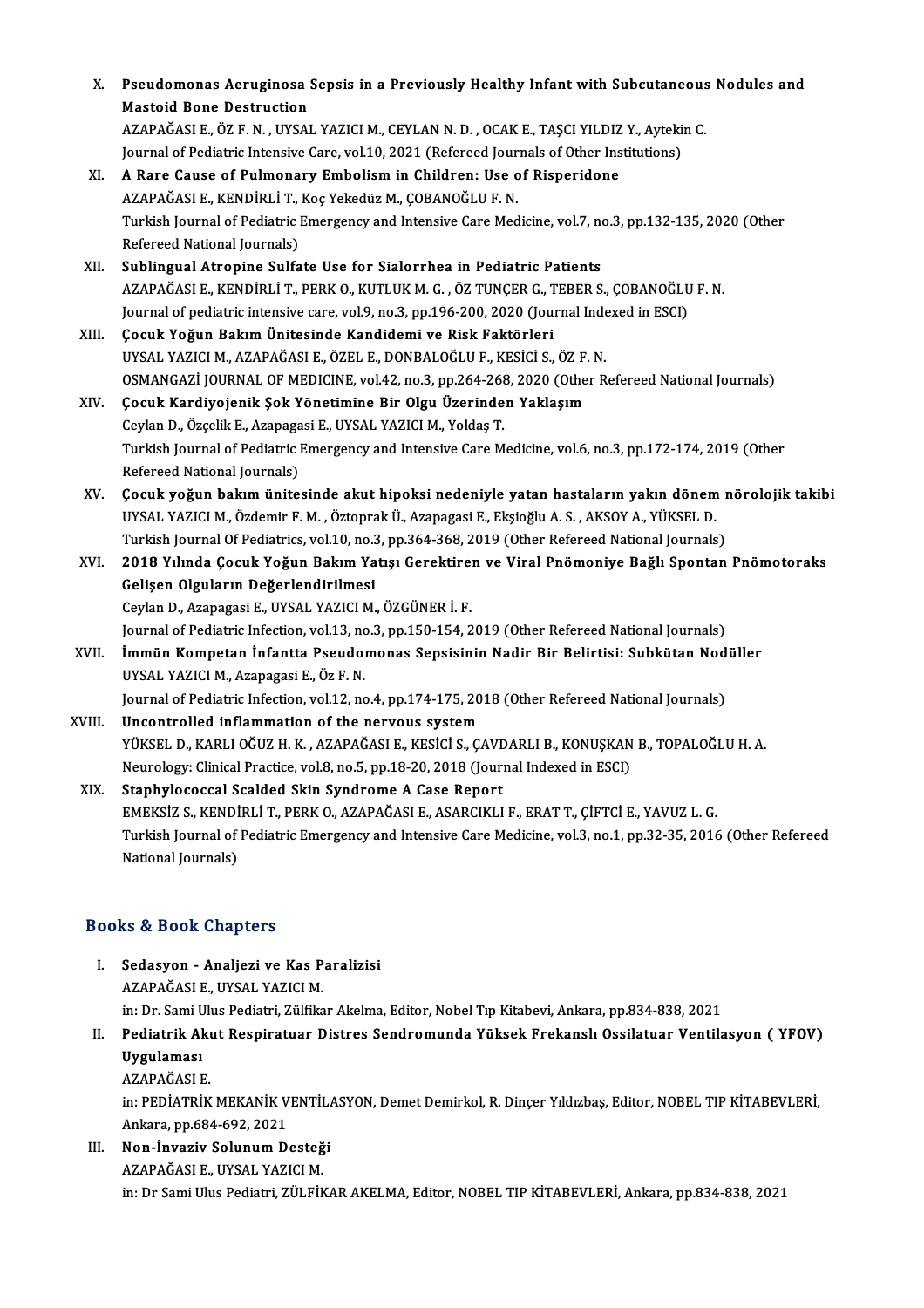# Refereed Congress / Symposium Publications in Proceedings<br>Refereed Congress / Symposium Publications in Proceedings

| Refereed Congress / Symposium Publications in Proceedings |                                                                                                                                                             |
|-----------------------------------------------------------|-------------------------------------------------------------------------------------------------------------------------------------------------------------|
| L                                                         | OLGULARLA ŞOK TİPLERİ ve ŞOK YÖNETİMİ<br>AZAPAĞASI E                                                                                                        |
|                                                           |                                                                                                                                                             |
|                                                           | Çocuk Acil Tıp ve Yoğun Bakım Sempozyumu, Ankara, Turkey, 18 March 2022                                                                                     |
| Н.                                                        | COVID-19 pandemisi öncesi ve pandemi döneminde çocuk yoğun bakım ünitelerine yatan diyabetik                                                                |
|                                                           | ketoasidoz hastalarının klinik ve laboratuvar özelliklerinin değerlendirilmesi                                                                              |
|                                                           | KIRAL E., KIREL B., HAVAN M., KESKİN M., KARAOĞLAN M., YILDIRIM A., KANĞIN M., TALAY M. N. , ÜRÜN T., ALTUĞ<br>Ü, et al.                                    |
|                                                           | 17. ULUSLARARASI KATILIMLI ÇOCUK ACİL VE YOĞUN BAKIM KONGRESİ, Antalya, Turkey, 13 - 16 October 2021,                                                       |
|                                                           | pp 116-117                                                                                                                                                  |
| III.                                                      | Santral Sinir Sistemi Tutulumu Olan Hemolitik Üremik Sendrom Olgularında Çocuk Yoğun Bakım                                                                  |
|                                                           | Deneyimleri                                                                                                                                                 |
|                                                           | GÜNGÖR T., UYSAL YAZICI M., KARAKAYA D., AZAPAĞASI E., ÖZTÜRK Z.                                                                                            |
|                                                           | 17. ULUSAL ÇOCUK ACİL TIP ve YOĞUN BAKIM KONGRESİ VE 13. ÇOCUK ACİL TIP ve YOĞUN BAKIM HEMŞİRELİĞİ                                                          |
|                                                           | KONGRESİ, Antalya, Turkey, 13 October 2021, pp.123                                                                                                          |
| IV.                                                       | AKUT NÖROLOJİK YAKINMALARLA BAŞVURAN 4 OLGU: KAYISI ÇEKİRDEĞİ YENİLMESİNE BAĞLI                                                                             |
|                                                           | SİYANÜR ZEHİRLENMESİ                                                                                                                                        |
|                                                           | DONBALOĞLU Z., AZAPAĞASI E., KESİCİ S.                                                                                                                      |
|                                                           | Sağlıklı Büyüyen Çocuk Kongresi, İzmir, Turkey, 18 December 2020, pp.168-169                                                                                |
| V.                                                        | SEPSIS - INOTROPLAR ve ÖTESI                                                                                                                                |
|                                                           | AZAPAĞASI E                                                                                                                                                 |
|                                                           | ÇOCUK ACİL TIP ve YOĞUN BAKIM SEMPOZYUMU, Ankara, Turkey, 26 October 2020                                                                                   |
| VI.                                                       | Karaciğer yetmezliği ile gelen parasetamol intoksikasyonu                                                                                                   |
|                                                           | SARIGÜL B., ÖZTEK ÇELEBİ F. Z., KUNDAKÇI E., ŞAHİN G., UYSAL YAZICI M., AZAPAĞASI E., ŞENEL S.                                                              |
|                                                           | 5. Bahar Pediatri Günleri Kongresi, Mart 2020 Adana, Adana, Turkey, 5 - 07 March 2020                                                                       |
| VII.                                                      | YOĞUNBAKIM YATIŞI GEREKTİREN ALTSOLUNUM YOLU ENFEKSİYONLARINDA SİGARA                                                                                       |
|                                                           | MARUZİYETİNİN ÖNEMİ                                                                                                                                         |
|                                                           | AZAPAĞASI E., TEKGÜÇ H., EMEKSİZ S., KESİCİ S.                                                                                                              |
| VIII.                                                     | 16. Çocuk Acil Tıp ve Yoğun Bakım Kongresi, Antalya, Turkey, 2 - 05 October 2019, pp.195-196<br>Komplike Seyirli Streptococcus pneumoniae Menenjit Olguları |
|                                                           | GENİŞ C., UYSAL YAZICI M., AZAPAĞASI E., ÖZ F. N., KAYNAK ŞAHAP S., EMEKSİZ S., ÖZTOPRAK Ü.                                                                 |
|                                                           | 16. Çocuk Acil Tıp ve Yoğun Bakım Kongresi, Antalya, Turkey, 2 - 05 October 2019                                                                            |
| IX.                                                       | ÇOCUK YOĞUN BAKIM NİTESİNDE SEPSİS VE SEPTİK ŞOK TANISI İLE İZLENEN HASTALARDA                                                                              |
|                                                           | INTESTINAL VE NAZOFARINGEAL MIKROBIYOTA ANALIZI: INMACS-PICU ÇALIŞMASI                                                                                      |
|                                                           | ASLAN K., BROCAL V. P., ŞEVKETOĞLU E., KIRAL E., UYSAL YAZICI M., AZAPAĞASI E., KENDİRLİ T., EMEKSİZ S.,                                                    |
|                                                           | DURSUN O., YILDIZDAŞ R.D., et al.                                                                                                                           |
|                                                           | 16. ÇOCUK ACİL TIP ve YOĞUN BAKIM KONGRESİ ve 12. ÇOCUK ACİL TIP ve YOĞUN BAKIM HEMŞİRELİĞİ                                                                 |
|                                                           | KONGRESİ, Antalya, Turkey, 02 October 2019, pp.81-82                                                                                                        |
| Χ.                                                        | ÇOCUK YOĞUN BAKIM ÜNİTESİ'NDE AKUT HİPOKSİ NEDENİYLE YATAN HASTALARIN YAKIN DÖNEM                                                                           |
|                                                           | NÖROLOJİK TAKİBİ                                                                                                                                            |
|                                                           | UYSAL YAZICI M., ÖZDEMİR F. M. A., ÖZTOPRAK Ü., AZAPAĞASI E., EKŞİOĞLU A. S., AKSOY A., YÜKSEL D.                                                           |
|                                                           | 16. ÇOCUK ACİL TIP ve YOĞUN BAKIM KONGRESİ ve 12. ÇOCUK ACİL TIP ve YOĞUN BAKIM HEMŞİRELİĞİ                                                                 |
|                                                           | KONGRESİ, Antalya, Turkey, 02 October 2019, pp.164-165                                                                                                      |
| XI.                                                       | TÜRKİYE'DE ÇOCUK ACİL VE YOĞUN BAKIM HİZMETİ VEREN KLİNİKLERDE ALIŞAN SAĞLIK                                                                                |
|                                                           | ÇALIŞANLARININ DEFİBRİLASYON/KARDİYOVERSİYON UYGULAMALARI HAKKINDAKİ BİLGİ                                                                                  |
|                                                           | DÜZEYLERİ VE FARKINDALIĞI                                                                                                                                   |
|                                                           | DERİNÖZ GÜLERYÜZ O., KALKAN G., UYSAL YAZICI M., AZAPAĞASI E., AŞILIOĞLU YENER N., ÜDÜRGÜCÜ M.,                                                             |
|                                                           | KARACAN C., AKÇA H., ONGUN E. A., SARAÇ SANDAL Ö., et al.                                                                                                   |
|                                                           | 16. ÇOCUK ACİL TIP ve YOĞUN BAKIM KONGRESİ ve 12. ÇOCUK ACİL TIP ve YOĞUN BAKIM HEMŞİRELİĞİ<br>ONCDESI Antolic Turkey 02 October 2010 np 107 100            |

KONGRESİ, Antalya, Turkey, 02 October 2019, pp.187-190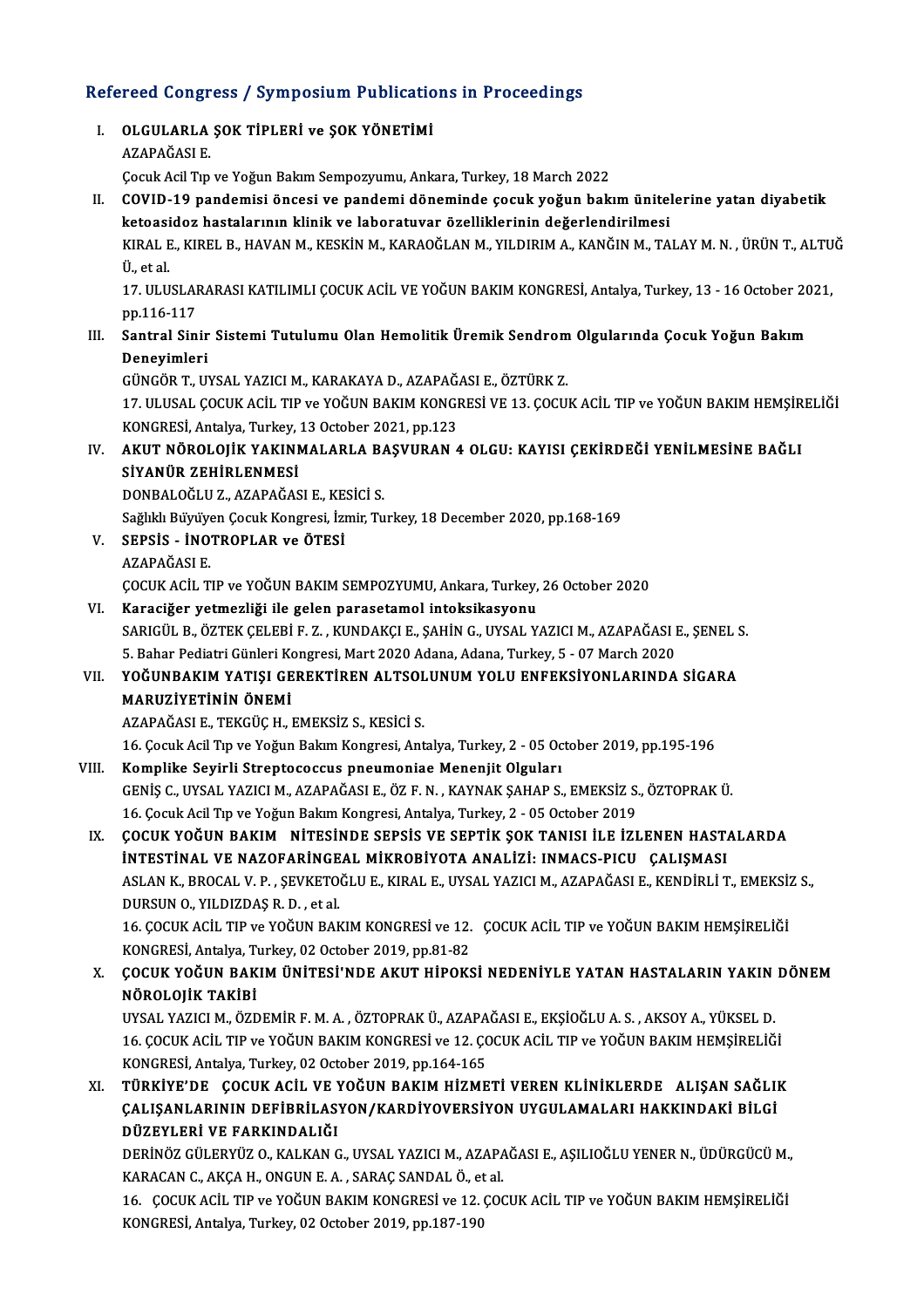| DİYABETİK KETOASİDOZ ATAĞIYLA ÇOCUK YOĞUN BAKIMA YATIRILAN ÇOCUK VE ADOLESANLARDA<br>OKSIDATIF STRES BELIRTECI OLARAK ISKEMI MODIFIYE ALBUMIN (IMA) DÜZEYININ<br>DEĞERLENDİRİLMESİ |
|------------------------------------------------------------------------------------------------------------------------------------------------------------------------------------|
| UYSAL YAZICI M., SAVAŞ ERDEVE Ş., AZAPAĞASI E., NEŞELİOĞLU S., EREL Ö., ÇETİNKAYA S.                                                                                               |
| 16. ÇOCUK ACİL TIP ve YOĞUN BAKIM KONGRESİ ve 12. ÇOCUK ACİL TIP ve YOĞUN BAKIM HEMŞİRELİĞİ                                                                                        |
| KONGRESİ, Antalya, Turkey, 02 October 1980, pp.115-116                                                                                                                             |
| The Effect of Breastfeeding on Length of Pediatric Intensive Care Unit Stay and Clinical Outcome of                                                                                |
| Children Aged in Between 1 months to 2 years                                                                                                                                       |
| UYSAL YAZICI M., AZAPAĞASI E.                                                                                                                                                      |
| 1. Uluslarası Emzirme Gerçeği Kongresi, Ankara, Turkey, 01 October 2019, pp.51-52                                                                                                  |
| Diyabetik Otonom Nöropati Ani Kardiyak Arrest Nedeni Olabilir mi?                                                                                                                  |
| ÖZGÜR S., YOLDAŞ T., AZAPAĞASI E., ARI M. E., ÖRÜN U. A., KAYA ÇELEBİ S., BEYAZAL M., SAYICI İ. U.,<br><b>KARADEMİR S.</b>                                                         |
| 18. Türk Pediyatrik Kardiyoloji ve Kalp Cerrahisi Kongresi, Antalya, Turkey, 11 April 2019                                                                                         |
| İmmun kompetan üç infantta Pseudomonas sepsisinin nadir bir belirtisi: Subkutan nodüller                                                                                           |
| ÖZ F. N., KAMAN A., YAŞAR DURMUŞ S., AZAPAĞASI E., UYSAL YAZICI M., AYDIN TEKE T., TANIR G.                                                                                        |
| 12. Ulusal Çocuk Enfeksiyon Hastalıkları ve Bağışıklama Kongresi, Antalya, Turkey, 27 - 31 March 2019                                                                              |
| YÜKSEK AKIŞLI NAZAL KANÜLÜN (HFNC) EKSTÜBASYON BAŞARISI ÜZERİNE ETKİSİ<br>UYSAL YAZICI M., AZAPAĞASI E.                                                                            |
| Patent Duktus Arteriozus (PDA) Multidisipliner Yaklaşım Sempozyumu, Ankara, Turkey, 13 March 2019                                                                                  |
| Çocuk Yoğun Bakım Ünitesi'ne Yatan Göçmen Hastaların Değerlendirilmesi                                                                                                             |
| UYSAL YAZICI M., AZAPAĞASI E.                                                                                                                                                      |
| 3. Başkent Pediatri Günleri, Ankara, Turkey, 08 March 2019, pp.8                                                                                                                   |
| 3. BASAMAK ÇOCUK YOĞUN BAKIM ÜNITESINE YATAN 652 HASTANIN DEĞERLENDIRILMESI VE                                                                                                     |
| SONUÇLARI                                                                                                                                                                          |
| UYSAL YAZICI M., AZAPAĞASI E.                                                                                                                                                      |
| International Hippocrates Congress on Medical and Health Sciences, Ankara, Turkey, 01 March 2019, pp.189                                                                           |
| Kardiyojenik şok nadir nedeni: ALCAPA sendromu                                                                                                                                     |
| UYSAL YAZICI M., AZAPAĞASI E., TAŞAR M., TAK S.                                                                                                                                    |
| 15. Çocuk Acil Tıp ve Yoğun Bakım Kongresi, Turkey, 18 October 2018                                                                                                                |
| Çocuklarda Yüksek Akım Nazal Kanül Oksijen Tedavisine Yanıtsızlığı Belirleyen Faktörler: Prospektif                                                                                |
| Çok Merkezli Çalışma                                                                                                                                                               |
| ER A., DUMAN M., SAZ E. U. , YILMAZ H. L. , BESLİ G. E. , YILDIZDAŞ R. D. , KÖROĞLU T. F. , ERKEK N., AZAPAĞASI E.,                                                                |
| APA H., et al.                                                                                                                                                                     |
| 15.Çocuk Acil Tıp ve Yoğun Bakım Kongresi, Bodrum, Turkey, 18 - 20 October 2018<br>Kalp Nakli yapılan Çocuklarda Yoğun Bakım Deneyimlerimiz                                        |
| ÖZCAN S., KENDİRLİ T., HAVAN M., AZAPAĞASI E., PERK O., DOĞAN M. T. , ÇAKICI M., ÖZÇINAR E., UÇAR T., TUTAR                                                                        |
| H.E., et al.                                                                                                                                                                       |
| 15. ÇOCUK ACİL TIP ve YOĞUN BAKIM KONGRESİ, MUĞLA/ BODRUM, Turkey, 18 October 2018, pp.114                                                                                         |
| TÜRKİYEDEKİ PEDİATRİSTLERİN AKUT BRONŞİOLİTE YAKLAŞIMI                                                                                                                             |
| GÜLTEKİNGİL A., GÖÇER E., ANIL M., AĞIN H., ANIL A. B., İŞGÜDER R., KURT F., İNCEKÖY GİRGİN F., ERKEK N.,                                                                          |
| DURAK F, et al.                                                                                                                                                                    |
| 15. OCUK ACİL TIP ve YOĞUN BAKIM KONGRESİ, MUĞLA/ BODRUM, Turkey, 18 October 2018, pp.96                                                                                           |
| A case of NAGS deficiency: A rare form of urea cycle disorder.                                                                                                                     |
| OLGAÇ KILIÇKAYA M. A. B. , KASAPKARA Ç. S. , KILIÇ M., KESİCİ S., AZAPAĞASI E., ÖKTEM A., ÖZYAZICI A.,                                                                             |
| HAEBERLE J., KARACA M.                                                                                                                                                             |
| SSIEM Annual Symposium, ATİNA, Greece, 04 September 2018                                                                                                                           |
| Şiddetli sepsis kliniğiyle başvuran bir adenoviral pnömoni olgusu                                                                                                                  |
| YAŞAR DURMUŞ S., KESİCİ S., AZAPAĞASI E., AYDIN TEKE T., ÖZ F. N., KAMAN A., KAŞ G., TANIR G.                                                                                      |
| 11. Ulusal Çocuk Enfeksiyon Hastalıkları Kongresi, Antalya, Turkey, 04 April 2018<br>Can Din Vuldalri ECMO Danarrimlanimin                                                         |
|                                                                                                                                                                                    |

XXV. Son Bir Yıldaki ECMO Deneyimlerimiz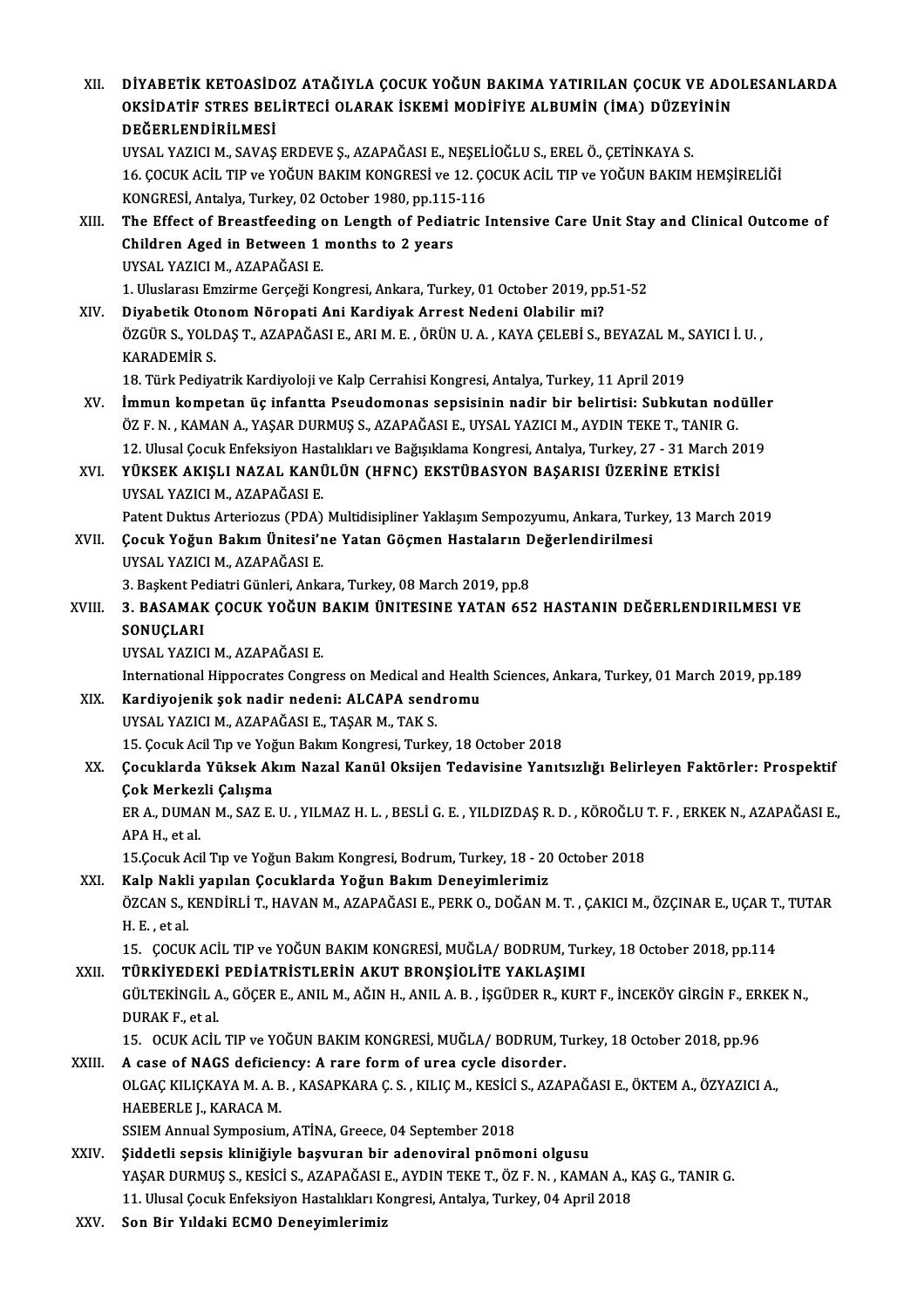KENDİRLİ T., DİLER E., AZAPAĞASI E., PERK O., ÖZSOY G., ÖZCAN S., HAVAN M., DOĞAN M. T. , ÖZÇINAR E., ÇAKICI<br>Mastal KENDIR<br>M., et al.<br>III USLA KENDİRLİ T., DİLER E., AZAPAĞASI E., PERK O., ÖZSOY G., ÖZCAN S., HAVAN M., DOĞAN M. T. , ÖZÇINAR E., ÇAKIC.<br>M., et al.<br>ULUSLARARASI KATILIMLI 14. ÇOCUK ACİL TIP ve YOĞUN BAKIM KONGRESİ, Adana, Turkey, 18 October 2017,<br>P

M., et al.<br>ULUSLARARASI KATILIMLI 14. ÇOCUK ACİL TIP ve YOĞUN BAKIM KONGRESİ, Adana, Turkey, 18 October 2017,<br>pp.372-373 ULUSLARARASI KATILIMLI 14. ÇOCUK ACİL TIP ve YOĞUN BAKIM KONGRESİ, Adana, Turkey, 18 October 201.<br>pp.372-373<br>XXVI. ECMO(Ekstrakorporeal membran oksijenizasyonu) ile takip edilen kritik ocuk hastalarda Akut b<br>hack hasarı Sü

## pp.372-373<br>ECMO(Ekstrakorporeal membran oksijenizasyonu) ile takip edilen kriti<br>brek hasarı,Sürekli renal replasman tedavisi sıklığı ve sonu lara etkisi<br>ÖZCAN S. KENDİRLİ T. AZARAČASLE, RERK O. ÖZSOV C. MURT R. ÖZCINAR E ECMO(Ekstrakorporeal membran oksijenizasyonu) ile takip edilen kritikµ ocuk hastalarda<br>brek hasarı,Sürekli renal replasman tedavisi sıklığı ve sonuµlara etkisi<br>ÖZCAN S., KENDİRLİ T., AZAPAĞASI E., PERK O., ÖZSOY G., MURT B

brek hasarı,Sürekli renal replasman tedavisi sıklığı ve sonu lara etkisi<br>ÖZCAN S., KENDİRLİ T., AZAPAĞASI E., PERK O., ÖZSOY G., MURT B., ÖZÇINAR E., ÇAKICI M., AKAR A. R.<br>ULUSLARARASI KATILIMLI 14. OCUK ACİL TIP ve YOĞ ÖZCAN S., KI<br>ULUSLARAR<br>pp.355-356<br>Bediatric o ULUSLARARASI KATILIMLI 14. OCUK ACIL TIP ve YOĞUN BAKIM KONGRESİ, Adana, Turkey, 18 October 2017,<br>pp.355-356<br>XXVII. Pediatric extracorporeal cardiopulmonary resuscitation experiences of a pediatric intensive care<br>...

## pp.3!<br>Pedi<br>äzse: Pediatric extracorporeal cardiopulmonary resuscitation experiences of a pediatric intensive care<br>unit<br>özsoy g., KENDİRLİ T., AZAPAĞASI E., perk o., gadirova ü., UÇAR T., ÖZÇAKAR Z. B. , ÇAKICI M., baran c., DURDU M.<br>S. et

unit<br>özsoy g., KENDİRLİ T., AZAPAĞASI E., perk o., gadirova ü., UÇAR T., ÖZÇAKAR Z. B. , ÇAKICI M., baran c., DURDU M.<br>S. , et al. özsoy g., KENDİRLİ T., AZAPAĞASI E., perk o., gadirova ü., UÇAR T., ÖZÇAKAR Z. B. , ÇAKICI M., baran c., DURDL<br>S. , et al.<br>37th International Symposium on Intensive Care and Emergency Medicine, BRÜKSEL, Belgium, 21 - 24 Ma

S., et al.<br>37th Internat<br>2017, vol.21<br>Dis absesis 37th International Symposium on Intensive Care and Emergency Medicine, BRÜKSE<br>2017, vol.21<br>XXVIII. Diş absesi sonrası gelişen desenden mediastinit ve akciğer absesi olgusu

2017, vol.21<br>Diş absesi sonrası gelişen desenden mediastinit ve akciğer absesi olgusu<br>ERAT T., YAHŞİ A., TURAL KARA T., METİN AKCAN Ö., AZAPAĞASI E., PERK O., KENDİRLİ T., FİTOZ Ö. S. , GÖLLÜ<br>RAHADIR G. ÖZDEMİR H. etel Diş absesi sonrası gelişen d<br>ERAT T., YAHŞİ A., TURAL KARA<br>BAHADIR G., ÖZDEMİR H., et al.<br>2. Türk Bedistri Kurumu Gana B ERAT T., YAHŞİ A., TURAL KARA T., METİN AKCAN Ö., AZAPAĞASI E., PERK O., KENDİRLİ T., FİTOZ Ö. S. , GÖL<br>BAHADIR G., ÖZDEMİR H., et al.<br>2. Türk Pediatri Kurumu Genç Pediatristler Kongresi& Pratikte Güncellemeler Sempozyumu,

BAHADIR G., ÖZ<mark>E</mark><br>2. Türk Pediatri F<br>December 2016<br>Contineus vens 2. Türk Pediatri Kurumu Genç Pediatristler Kongresi& Pratikte Güncellemeler Sempozyumu, Turkey, 2 - 04<br>December 2016<br>XXIX. Continous venovenous haemodiafiltration in the management of neonates with inborn errors of<br>matabel

### December 2016<br>XXIX. Continous venovenous haemodiafiltration in the management of neonates with inborn errors of<br>metabolism: single center experience Continous venovenous haemodiafiltration in the management of neonates with inborn errors of<br>metabolism: single center experience<br>AKDUMAN H., ATASAY F. B. , ERDEVE Ö., EMİNOĞLU F. T. , TUNÇ G., AZAPAĞASI E., PERK O., ABBASO

metabolism: singl<br>AKDUMAN H., ATAS<br>M., YAMAN A., et al.<br>The 6th Congress e AKDUMAN H., ATASAY F. B. , ERDEVE Ö., EMİNOĞLU F. T. , TUNÇ G., AZAPAĞASI E., PERK O., ABBASOĞLU A., ÇELİK<br>M., YAMAN A., et al.<br>The 6th Congress of the European Academy of Paediatric Societies, 21 - 25 October 2016, vol.17

M., YAMAN A., et al.<br>The 6th Congress of the European Academy of Paediatric Societies, 21 - 25 October 2016, vol.175, pp.1788-1789<br>XXX. Çocuklarda Ektrakorpereal Kardiyopulmoner Resusitasyon (ECPR) Deneyimlerimiz

#### GADİROVA Ü., KENDİRLİ T., AZAPAĞASI E., PERK O., EYİLETEN Z., ÖZÇINAR E., ÇAKICI M., BARAN Ç., DURDU M. S. ,<br>ÖZSOY G., et al Çocuklarda Ektrakorpereal Kardiyopulmoner Resusitasyon (ECPR) Deneyimlerimiz GADİROVA Ü., KENDİRLİ T., AZAPAĞASI E., PERK O., EYİLETEN Z., ÖZÇINAR E., ÇAKICI M., BARAN Ç., DURDU M. S. ,<br>ÖZSOY G., et al.<br>Uluslararası Katılımlı XIII. Çocuk Acil Tıp ve Yoğun Bakım, IX. Çocuk Acil Tıp ve Yoğun Bakım He

ÖZSOY G., et al.<br>Uluslararası Katılımlı XIII. Çocuk Acil Tıp ve<br>İzmir, Turkey, 5 - 08 October 2016, pp.27<br>Cosuk Yoğun Bakımda Sansis Nadani: Uluslararası Katılımlı XIII. Çocuk Acil Tıp ve Yoğun Bakım, IX. Çocuk Acil Tıp ve Yoğun Bakım Hem<br>İzmir, Turkey, 5 - 08 October 2016, pp.27<br>XXXI. Cocuk Yoğun Bakımda Sepsis Nedeniyle İzlenen Hastaların Epidemiyolojik Özell

### İzmir, Turkey, 5 - 08 October 2016, pp.27<br>Çocuk Yoğun Bakımda Sepsis Nedeniyle İzlenen Hastaların Epidemiyolojik Özellil<br>AMETOĞLU S., KENDİRLİ T., AZAPAĞASI E., ÖDEK Ç., YAMAN A., ÇİFTÇİ E., AYSEV D., İNCE E.<br>Uluslararası Çocuk Yoğun Bakımda Sepsis Nedeniyle İzlenen Hastaların Epidemiyolojik Özellikleri<br>AMETOĞLU S., KENDİRLİ T., AZAPAĞASI E., ÖDEK Ç., YAMAN A., ÇİFTÇİ E., AYSEV D., İNCE E.<br>Uluslararası Katılımlı XIII. Çocuk Acil Tıp ve Yoğu AMETOĞLU S., KENDİRLİ T., AZAPAĞASI E., ÖI<br>Uluslararası Katılımlı XIII. Çocuk Acil Tıp ve Yo<br>Antalya, Turkey, 5 - 08 October 2016, pp.113<br>Cosuk Yožun Bakım Ünitamirde Uygulad

### Uluslararası Katılımlı XIII. Çocuk Acil Tıp ve Yoğun Bakım, IX. Çocuk Acil Tıp ve Yoğun Bakım Hemşireliği Kongres<br>Antalya, Turkey, 5 - 08 October 2016, pp.113<br>XXXII. Çocuk Yoğun Bakım Ünitemizde Uyguladığımız Ekstrakor Antalya, Turkey, 5<br>Çocuk Yoğun Ba<br>Deneyimlerimiz<br>DEMİR M. KENDİI Çocuk Yoğun Bakım Ünitemizde Uyguladığımız Ekstrakorporeal Membran Oksijenizasyonu (ECMO)<br>Deneyimlerimiz<br>DEMİR M., KENDİRLİ T., DİLER E., PERK O., ÖZÇINAR E., AZAPAĞASI E., BARAN Ç., ÇAKICI M., RAMOĞLU M., HAVAN<br>Mastal

Deneyii<br>DEMİR M.,<br>M., et al. DEMİR M., KENDİRLİ T., DİLER E., PERK O., ÖZÇINAR E., AZAPAĞASI E., BARAN Ç., ÇAKICI M., RAMOĞLU M., HAVAN<br>M., et al.<br>Uluslararası Katılımlı XIII. Çocuk Acil Tıp ve Yoğun Bakım, IX. Çocuk Acil Tıp ve Yoğun Bakım Hemşireliğ

M., et al.<br>Uluslararası Katılımlı XIII. Çocuk Acil Tıp ve Yoğun Bakım, IX. Çocuk Acil Tıp ve Yoğun Bakım Hemşireliği Kongresi,<br>İzmir, Turkey, 05 October 2016, pp.27

#### XXXIII. Çakmak Gazı İnhalasyonu Nedeniyle İzlenen İki Olgu İzmir, Turkey, 05 October 2016, pp.27<br>Çakmak Gazı İnhalasyonu Nedeniyle İzlenen İki Olgu<br>HAZNEDAR P., KENDİRLİ T., AZAPAĞASI E., ÖDEK Ç., YAMAN A.<br>Hluslararesi Katılımlı YIII. Cesuk Asil Tın ve Yoğun Balam IV. Ce Çakmak Gazı İnhalasyonu Nedeniyle İzlenen İki Olgu<br>HAZNEDAR P., KENDİRLİ T., AZAPAĞASI E., ÖDEK Ç., YAMAN A.<br>Uluslararası Katılımlı XIII. Çocuk Acil Tıp ve Yoğun Bakım, IX. Çocuk Acil Tıp ve Yoğun Bakım Hemşireliği Kongres HAZNEDAR P., KENDİRLİ T., AZAPAĞASI E., Öl<br>Uluslararası Katılımlı XIII. Çocuk Acil Tıp ve Yo<br>Antalya, Turkey, 5 - 08 October 2016, pp.100<br>Matabalik Hastalıklı Yanidağanlarda Har Uluslararası Katılımlı XIII. Çocuk Acil Tıp ve Yoğun Bakım, IX. Çocuk Acil Tıp ve Yoğun B<br>Antalya, Turkey, 5 - 08 October 2016, pp.100<br>XXXIV. Metabolik Hastalıklı Yenidoğanlarda Hemodiyafiltrasyonun Yeri: Olgu Serisi

### Antalya, Turkey, 5 - 08 October 2016, pp.100<br>Metabolik Hastalıklı Yenidoğanlarda Hemodiyafiltrasyonun Yeri: Olgu Serisi<br>AKDUMAN H., ATASAY F. B. , ERDEVE Ö., EMİNOĞLU F. T. , TUNÇ G., AZAPAĞASI E., PERK O., ABBASOĞLU A., Ç Metabolik Hastalıklı Yenidoğanlarda Hemodiyafiltrasyonun Yeri: Olgu Serisi<br>AKDUMAN H., ATASAY F. B. , ERDEVE Ö., EMİNOĞLU F. T. , TUNÇ G., AZAPAĞASI E., PER<br>M., YAMAN A., et al. AKDUMAN H., ATASAY F. B. , ERDEVE Ö., EMİNOĞLU F. T. , T.<br>M., YAMAN A., et al.<br>24. Ulusal Neonatoloji Kongresi, Turkey, 17 - 20 April 2016<br>Cosuk Yoğun Bakım Ünitemirde Terenötik Plesme De

24. Ulusal Neonatoloji Kongresi, Turkey, 17 - 20 April 2016

#### XXXV. Çocuk Yoğun Bakım Ünitemizde Terapötik Plasma Değişimi<br>YAMAN A., KENDİRLİ T., ÖDEK Ç., AZAPAĞASI E., İNCE E. Uluslararası Katılımlı XII. Ulusal Çocuk Acil Tıp ve Yoğun Bakım Kongresi, VIII. Ulusal Çocuk Acil Tıp ve Yoğun Bakım